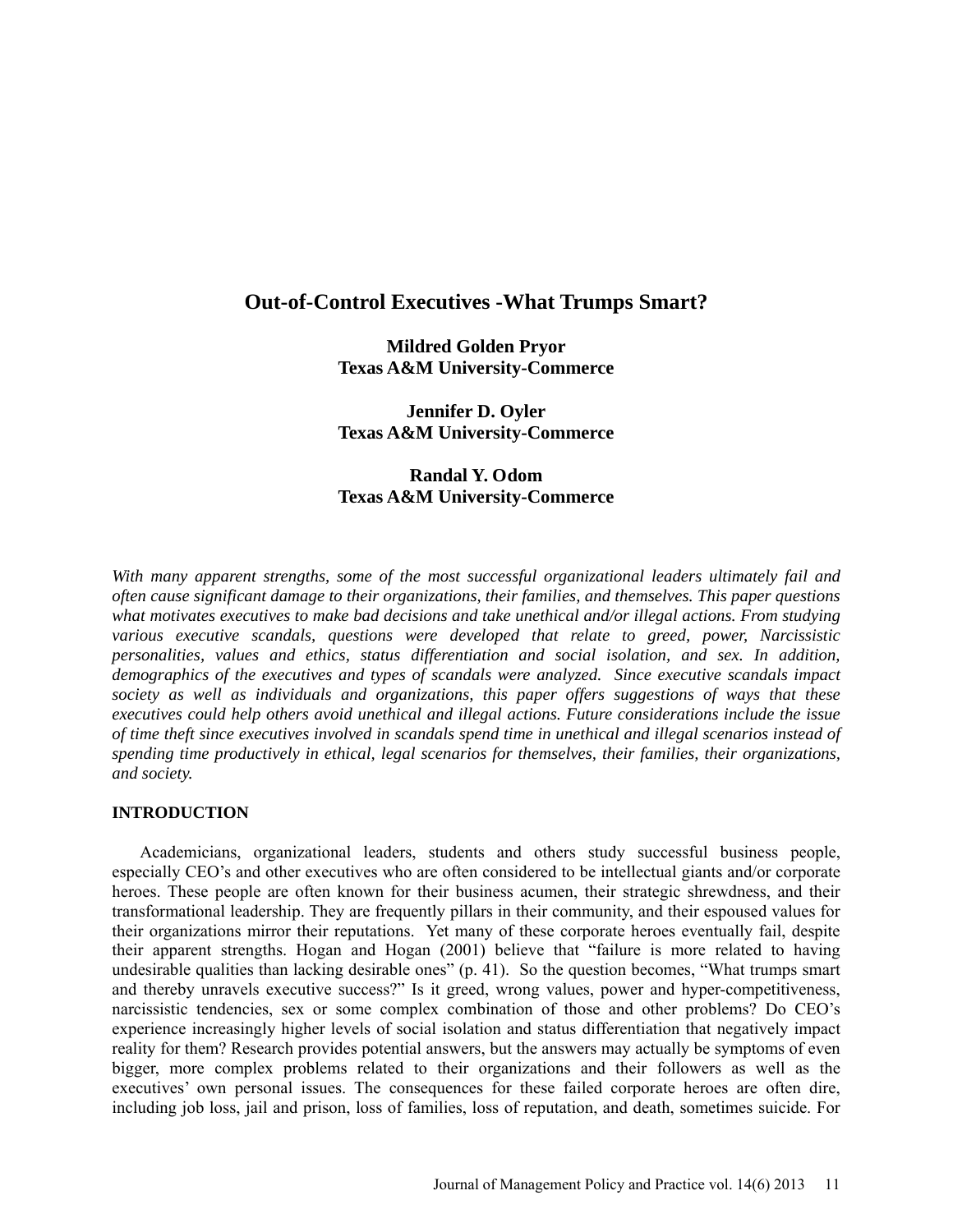their companies, consequences are also negative, sometimes equally dire. Sometimes, the companies don't survive.

#### **DOES GREED TRUMP SMART?**

According to Bloomberg Business Week (2002), "Greed, hypercompetitiveness, isolation, and more have pushed too many top execs to cross the line without fear of consequences." The title of the article, "If only CEO Meant Chief Ethics Officer," seems to commiserate with those of us who expect ethical behavior from CEO's. The Bloomberg Business Week (2002) article goes on to say "experts in the CEO lifestyle suggest that the most obvious (cause) is greed. How else to explain why Kozlowski, Tyco's ex-CEO, allegedly tried to evade \$1 million in sales taxes on \$13 million or so in art he purchased after raking in more than \$300 million in compensation over the past three years? It's the same motive that landed Drexel Burnham's Michael Milken and his accomplice Ivan Boesky in jail in the early 1990s, thanks to junk-bond schemes that investigators say bilked investors out of more than \$1 billion" (p.1).

In the Forbes article, Sex, Lies & Insider Trading at IBM, (Bandler 2010) discusses the roles played by executives of various firms as well as Danielle Chiesi, their confidante. While significant amounts of money were allegedly made by executives of Galleon, New Castle, and other companies as a result of insider trading, Bandler (2010), indicated that "Moffat (heir apparent to IBM CEO Palmisano) didn't make a penny from the information he provided, nor did he trade a share of stock. And of all the buttoneddown executives at Big Blue, Moffat was the last one that old friends could imagine being caught up in a scandal, let alone a crime" (p. 69). Yet, Moffat is now a convicted felon. Fortune (Bandler, 2010) quoted Moffat as saying: "Everyone wants to make this about sex. Danielle (Chiesi) had an extensive network of business people. And she added clarity about what was going on in the business world . . . I know in my heart what this relationship was about: clarity in the business environment" (p. 80). In addition to Robert Moffat, IBM Senior Vice President, Bandler (2010) discusses several other executives (John Joyce, IBM CFO; Mark Kurland, New Castle hedge fund co-founder; Rajrajaratnam, Galleon founder; and Hector Ruiz, AMD CEO) some of whom were at various times Chiesi's boss, lover, and/or friend. For them all, Chiesi was apparently a very close confidante who helped expedite the exchange of information, and the government has charged insider trading. So what was the primary cause other than greed? Does Moffat's comment "clarity in the business environment" (Bandler, 2010, p. 80) translate power? Does this need for power relate to executive hyper-competitiveness to the extent that these "Siamese twin" drivers trump smart, or is power a separate issue that drives executive decisions and actions and overwhelms their executive intelligence?

#### **DOES POWER TRUMP SMART?**

McMurry (2000) cautions that "his (the top executive's) only hope for survival . . . is to gain and retain power by tactics that are in a large measure political and means that are, in part at least, Machiavellian. Such strategies are not always noble and high minded. But neither are they naïve. From the selfish standpoint of the beleaguered and harassed executive, they have one primary merit: they enhance his chances of survival" (p. 145). McMurry (2000) offers specific advice regarding executive personal style as follows: (1) Be cautious in taking advice; (2) Avoid close superior-subordinate relationships; (3) Maintain maneuverability; (4) Use passive resistance as needed, i.e., stall; (5) Be ruthless when expedient; (6) Don't communicate everything, especially bad news; (7) Don't depend on someone unless it is to that person's advantage to be loyal; (8) Compromise on small matters; (9) Be an actor who influences audiences emotionally as well as rationally; (10) Radiate self-confidence (i.e., Be in command); (11) Make sure outward evidence exists in terms of status, power, and material success; (12) Avoid bureaucratic rigidity to hold people's allegiance (i.e., bend the rules and make exceptions); and (13) Be receptive to different opinions (McMurray, 2000). He goes on to say that "nothing is more devastating to an executive than to lose support and backing in moments of crisis. It is for this reason that the development of continuing power is the most immediate and nagging concern of many professional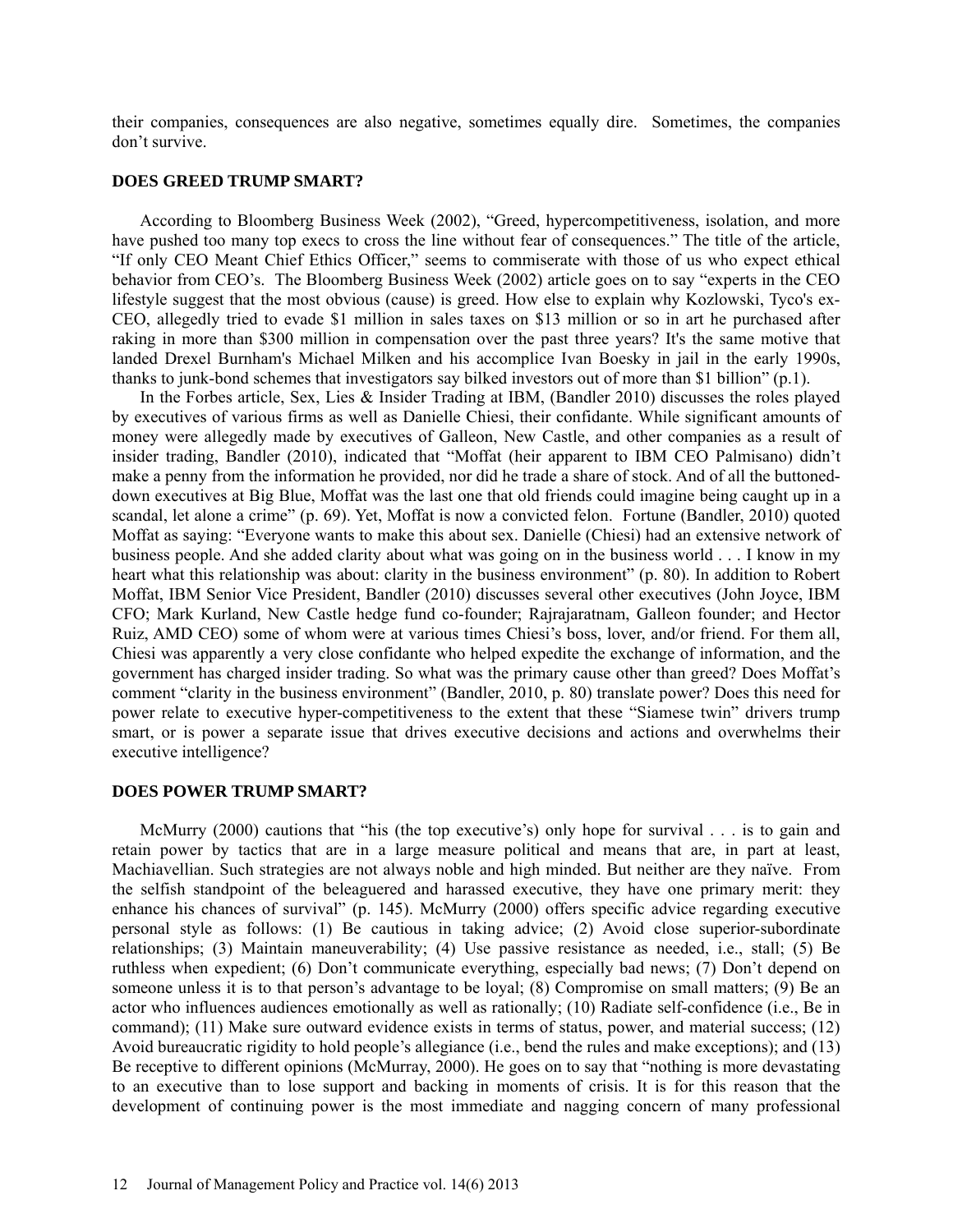managers" (McMurray, 2000, pp. 140-141). Even McMurray's (2000) personal style advice could influence executives to act in negative ways to gain and retain power.

Perhaps power, and the hunger for more power, has the capability to override intelligence and cause some people to make decisions and take actions that would be counterintuitive for most intelligent people. Perhaps there are power mongers who are so consumed by the need to control the destinies of people and organizations that they act on the basis of power needs instead of intellectual reasoning (Pryor, Taneja, Oyler, & Singleton, 2011).

Litzky, Eddleston and Kidder (2006) indicate that "personal aggression involves hostile or aggressive behavior. This form of deviance can harm an organization's reputation and have serious negative consequences for the targeted individuals. Personal aggression includes various types of intimidation tactics such as sexual harassment, verbal abuse, and threats of physical harm" (p. 93). Padilla, Hogan, and Kaiser (2007) emphasize that "destructive leaders are characterized by charisma, personalized needs for power, narcissism, negative life history, and an ideology of hate" (p. 182).

#### **DOES NARCISSISTIC PERSONALITY TRUMP SMART?**

Rosenthal & Pittinsky (2006) noted that ". . . power is one of the great motivators for narcissistic leaders" (626). Humphreys, Zhao, Ingram, Gladstone and Basham (2010) stated, "We agree that reactive narcissists crave power, consistently attempt to secure more of it, and oftentimes, at great peril to themselves and their followers" (p. 127). Citing Lipman-Blumen (2005) and Whicker (1996), Sims (2009) notes that "research has suggested that some unethical corporate behavior may be tied to toxic leaders" (p.560). Sims (2009) goes on to say that "Classifications like narcissism, Machiavellianism, and psychopathy have been used to describe toxic leaders who may not have the firm's best interest at heart (see Allio, 2007; Gable and Dangello, 1994; Paulhus and Williams, 2002; Pech and Slade, 2007)" (p. 560). With personalized charisma, leaders are likely to also experience reactive narcissism with follower exploitation and dependency (Humphreys, et al, 2010). So the question becomes, "Are narcissistic and/or charismatic leaders more likely to engage in over-the-top, destructive behaviors that override intelligence as they make decisions and take actions?"

According to the American Psychiatric Association (2000), "Narcissism is "a pervasive pattern of grandiosity (in fantasy or behavior), need for admiration, and lack of empathy . . . present in various contexts" (http://www.psychiatryonline.com). Narcissism is closely related to charisma and the personalized use of power, and it involves dominance, grandiosity, arrogance, entitlement, and the selfish pursuit of pleasure. Padilla, Hogan, and Kaiser (2007) mention authors who correlate narcissism with destructive leadership (Conger, 1990; House & Howell, 1992; Maccoby, 2000; O'Connor, Mumford, Clifton, Gessner, & Connelly,1995; Rosenthal & Pittinskya, 2006; Sankowsky, 1995). We would add Bella, Bennett, & Aquino (2011) whose article "proposes a model that seeks to explain why high status organizational members engage in unethical behavior" (p. 407). They note that "some people have a compromised level of morality and will be more likely to engage in unethical behavior" (410). Bella, et al (2011, p. 410) indicated that "some employees possess the dark triad of personality (Machiavellianism, narcissism, and psychopathy (Jakobwitz  $\&$  Egan, 2006) and exhibit personality disorders (e.g., narcissistic and antisocial personality disorders) that make them more prone to exhibit antisocial behaviors (Allio, 2007; Goldman, 2006)." We would add Sims (2009) who studied "Deviance as a Retaliatory Response to Organizational Power" (p. 553).

### **DO WRONG VALUES (ESPOUSED VS. REAL VALUES) AND THE LACK OF ETHICS TRUMP SMART?**

Organizational websites list values and operating guidelines which should represent the executives' commitments to what they care about passionately and how they will act based upon their shared values. Yet many times, the decisions and actions of the executives do not remotely resemble their espoused values and operating guidelines. So the question becomes: "Do espoused versus real values trump smart?"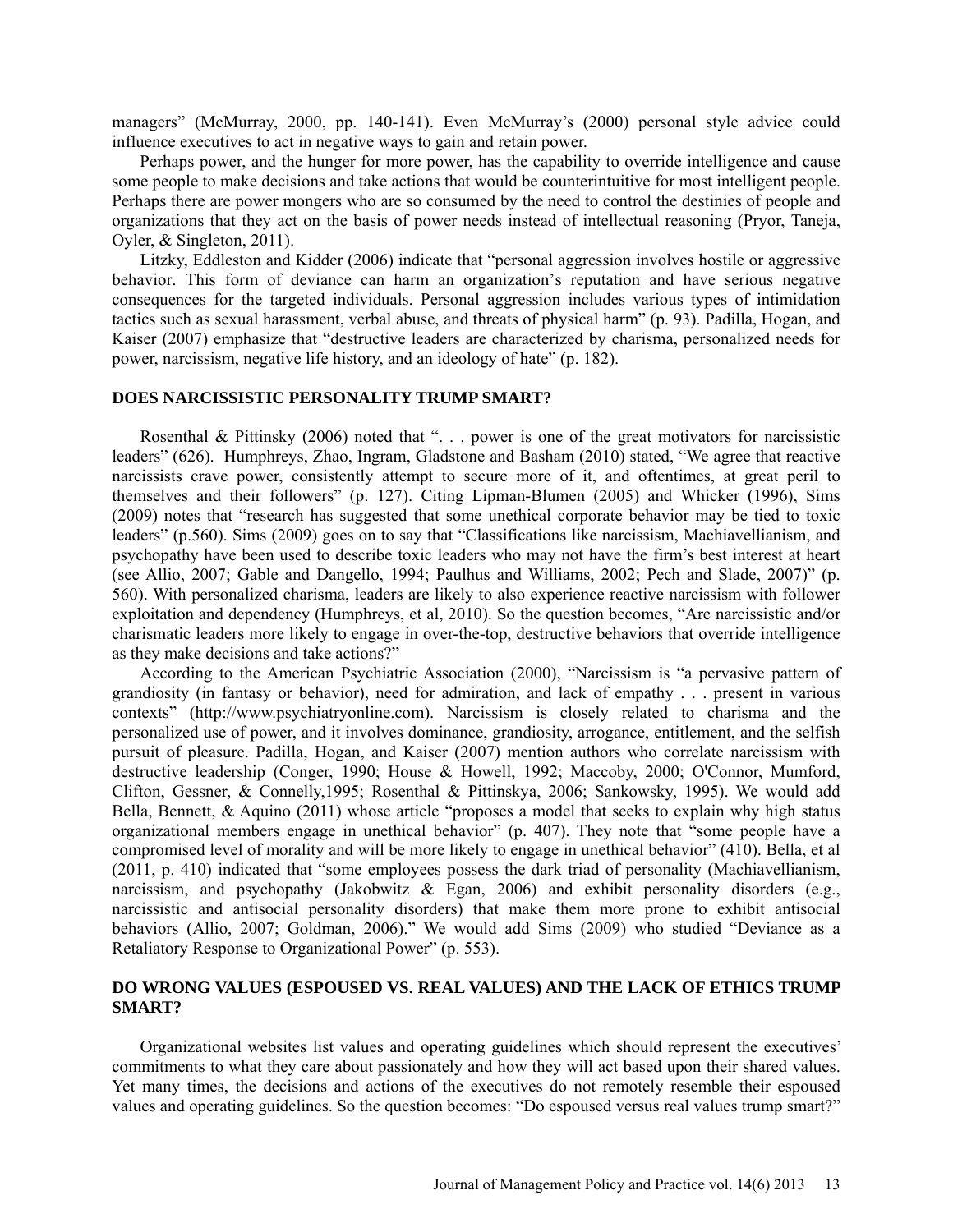Pryor, White and Toombs (1998, 2007) indicated that "the theory of cognitive dissonance (Festinger, 1957) leads us to believe that if people act (i.e., behave, make decisions) contrary to their attitudes and values, such behavior can eventually change their beliefs and values" (p. 5.16). Is it possible that CEOs at one time actually passionately believed in the values they espoused and the commensurate operating guidelines, but as they acted counter to those beliefs, their values and operating guidelines changed to align with their actions?

### **DO STATUS DIFFERENTIATION AND SOCIAL ISOLATION IMPACT SMART?**

Bella, Bennett, and Aquino (2011) argue that "status differentiation in organizations creates social isolation which initiates activation of high status group identity and a deactivation of moral identity" (p. 407). They go on to say that "As a result of this identity activation . . . high status individuals will be more vulnerable to engaging in unethical activities" (Bella, et al, 2011, p. 407). Differentials in such items as status, money, levels of team membership and power apparently lead to CEO social isolations and create a CEO existence vacuum with limited opportunities for impact of self by normal influences or forces. As a result, CEO decisions and actions sometimes reflect the same type of insular maladies and macabre or deviant results similar to those from genetic inbreeding. Is it reasonable then to think that status differentiation and social isolation, along with possible deviant results can trigger unethical and illegal behavior from otherwise intelligent people, especially CEOs who are perhaps most at risk?

#### **DOES SEX TRUMP SMART?**

Scandals of sexual trysts with call girls, staff members, and others have made headlines as executives of governmental units and private organizations spend their time in rendezvous that have no potential of positively impacting their personal or professional lives or their respective organizations. Berr (2010) chided CEO's about their sexual trysts. He noted that "when it comes to the temptation of having an adulterous affair, even some of the toughest-minded bosses just can't hold up a stop sign" (p.1). Berr (2010) goes on to say that "A married CEO engaged in a sexual affair, or even one that merely appears to be sexual, jeopardizes not just his or her marriage and job (especially if the lover was a subordinate or a supplier), but can also put the whole company at risk. Still, many corporate chiefs are willing to take the chance" (p. 1). To make his point, Berr (2010) lists nine executives who crossed what he calls the invisible line in terms of sexual misconduct. Table I was developed from the information provided by Berr (2010).

These sexual encounters are not always physical. Social networking has opened up new options for fantasy sexual encounters through Facebook, Twitter, and other social networking sites. So, supposedly intelligent people, including business executives, apparently spend large amounts of time in fantasy relationships. Is this about sex, poor judgment, or some other more sinister causes? Should these executives call their psychiatrists, read self help books, or just "get a life"? Perhaps they should focus on their jobs as executives of organizations and the numerous employees whose lives they can impact positively or negatively.

#### **AN ANALYSIS OF EXECUTIVE DEMOGRAPHICS**

An analysis of the demographics of the executives in our study who were involved in scandals revealed the following:

- They were highly educated. All had undergraduate degrees. Some had master's degrees and doctorates. Some had been given honorary doctorates by various colleges and universities.
- Degrees were varied Accounting, Applied Science, Business Administration, Economics, Electrical Engineering, History, Law, Management Engineering, Physical Education, Physics, Political Science, and Veterinary Medicine.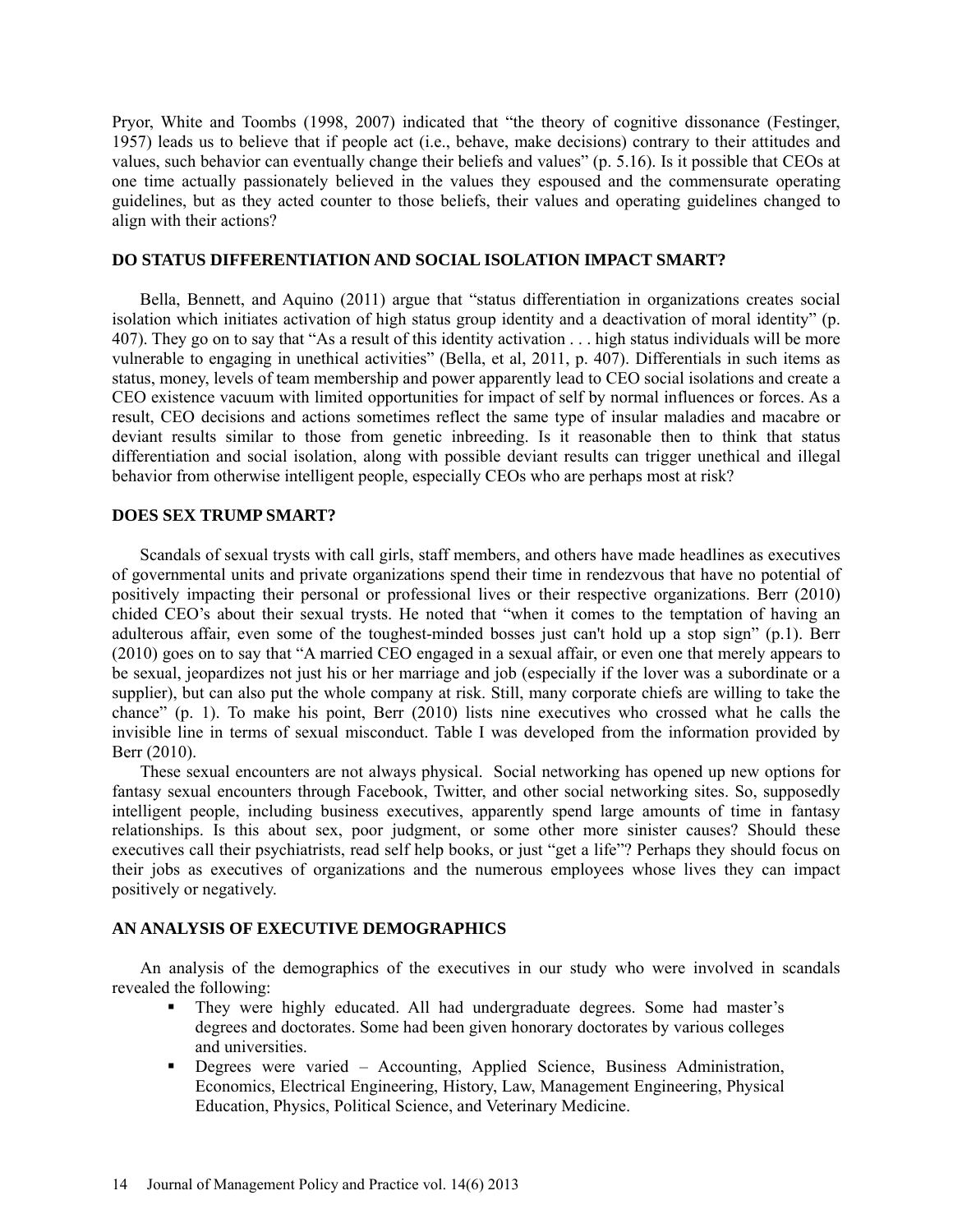- They were seasoned executives. They had many years of increasingly higher levels of executive experience.
- **They got their "upward mobility beginnings" through mentors and/or family** members.
- Some of their mentors also had ethics and legality issues.
- Most were older from 60 to 85 years of age.
- Most were married at the time, sometimes second marriage.
- $\blacksquare$  Most were male.
- Most were involved in scandals where there were allegations of illegalities as well as sexual misconduct.

An analysis of the types of scandals revealed the following statistics (Total is more than 100% because some scenarios included a sexual scandal along with another type of scandal.):

- 30% were convicted of insider trading.
- 52% were sexual scandals involving affairs, mistresses, and/or sexual harassment.
- $10\%$  were convicted of fraud.
- $10\%$  were convicted of perjury.
- $\blacksquare$  4% were convicted of tax evasion.
- $\blacksquare$  4% were convicted of theft.
- 2% were charged with child molestation.
- <sup>2%</sup> were convicted of operating a Ponzi scheme.

The question becomes: "What can organizational leaders and academicians learn from these and other demographics that can help prevent future unethical and/or illegal CEO decisions and behavior?"

### **CONCLUSIONS**

The issue of over-the-top, out-of-control executives is seriously impacting society as well as individuals and organizations. Studying unethical and illegal behavior of CEOs is a bit like only looking in the rear view mirror while driving. You will know where you have been which could be very helpful. However, understanding the present, and perhaps creating a better future, is the challenge and desired result and requires looking ahead as well. At minimum, academicians, organizational leaders, psychiatrists, and others should come together in their attempts to understand, predict, and perhaps prevent some of the executive behavior that has been, and continues to be, devastating for the executives, their families, their organizations and others caught in the midst of their behavioral travesties.

With today's technological capabilities, social networking websites, online forums, and other virtual realities, CEOs who have been involved in unethical and/or illegal scenarios could be of assistance. However, to ensure positive impact, they would first need to address for themselves the questions proposed in this article. Then they could help others avoid unethical and illegal actions. In the meantime, academicians, organizational leaders, university students and others will continue to study successful business people, especially CEO's and aspiring CEO's, the intellectual giants and corporate heroes, some of whom will fail because of unethical and/or illegal behavior.

### **FUTURE CONSIDERATIONS**

When executives are involved in unethical and illegal decisions and actions, the results will typically be negative for them and their organizations. As mentioned previously, sometimes the consequences are dire. However, one thing that has not been appropriately addressed (and which we are addressing in a future article) is that the executives are engaged in time theft in addition to the other unethical and illegal decisions and actions. In other words, the time spent in the unethical and illegal scenarios could have been spent productively in ethical, legal scenarios for themselves and their organizations. Executives should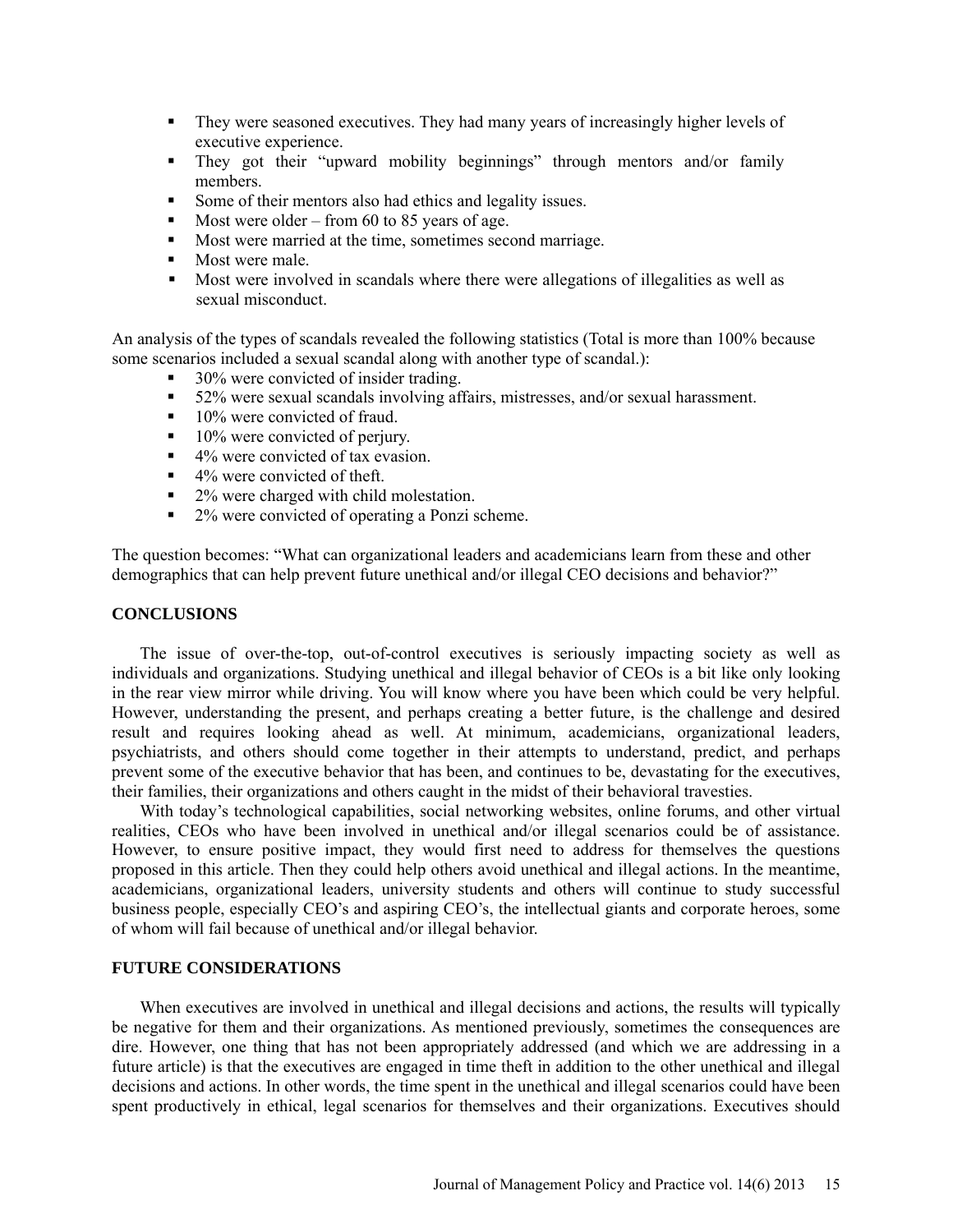reflect on the concept of time theft as well as the potential negative consequences each time they are tempted to make the wrong choices. The time theft as well as the potential negative consequences exist for the executives, their families, and their organizations.

# **REFERENCES**

Allio, R.J. (2007). Bad leaders: How they get that way and what to do about them, *Strategy and Leadership* 35, 12-17.

American Psychiatric Association (2000). Narcissistic personality disorder*. Diagnostic and Statistical Manual of Mental Disorders DSM-IV-TR*. 4th ed. Arlington, VA: American Psychiatric Association. Retrieved from http://www.psychiatryonline.com and http://www.mayoclinic.com/health/narcissisticpersonality-disorder/DS00652.

Bandler, J. (2010, July 26). Sex, lies & insider trading at IBM, *Fortune*, 66-80.

Bella, G., Bennett, R. & Aquino, K. (2011, February). Status differentiation and the protean self: A socialcognitive model of unethical behavior in organizations, *Journal of Business Ethics,* 98(3): 407-424.

Berr, J. (2010, November 24). CEO sex scandals: A rogues' gallery, Daily Finance. Retrieved from http://www.dailyfinance.com/2010/11/24/ceo-sex-scandals/.

Bloomberg Business Week (2002, June 13). If only CEO meant chief ethical officer, *Bloomberg Business Week.* Retrieved from http://www.businessweek.com/bwdaily/dnflash/jun2002nf20020613\_9296.htm.

Conger, J. (1990). The dark side of leadership. Organizational Dynamics, 19, 44−55.

Festinger, L. (1957). Theory of Cognitive Dissonance. California: Stanford University Press.

Gable, M. & Dangello, F. (1994). Locus of control, Machiavellianism, and managerial job performance, *The Journal of Psychology* 28(5), 599.

Goldman, A. (2006). Personality disorders in leaders: Implications of the DSM IV-TR in assessing dysfunctional organizations, *Journal of Managerial Psychology,* 21, 393-414.

Hogan, R. & Hogan, J. (2001). Assessing leadership: A view from the dark side. *International Journal of Selection and Assessment*, 9(1/2), 40−51.

House, R. & Howell, J. (1992). Personality and charismatic leadership. *Leadership Quarterly*, 3, 81−108.

Humphreys, J.H., Zhao, D., Ingram, K., Gladstone, J. & Basham, L. (2010, January). Situational Narcissism and Charismatic Leadership: A Conceptual Framework, *Journal of Behavioral and Applied Management,* 11(2): 118-136.

Jakobwitz, S. & Egan, V. (2006). The dark triad and normal personality traits, *Personality and Individual Differences* 40, 331-339.

Lipman-Blumen, J. (2005). Toxic Leadership: When grand illusions masquerade as noble visions, *Leader to Leader* 36, 29-36.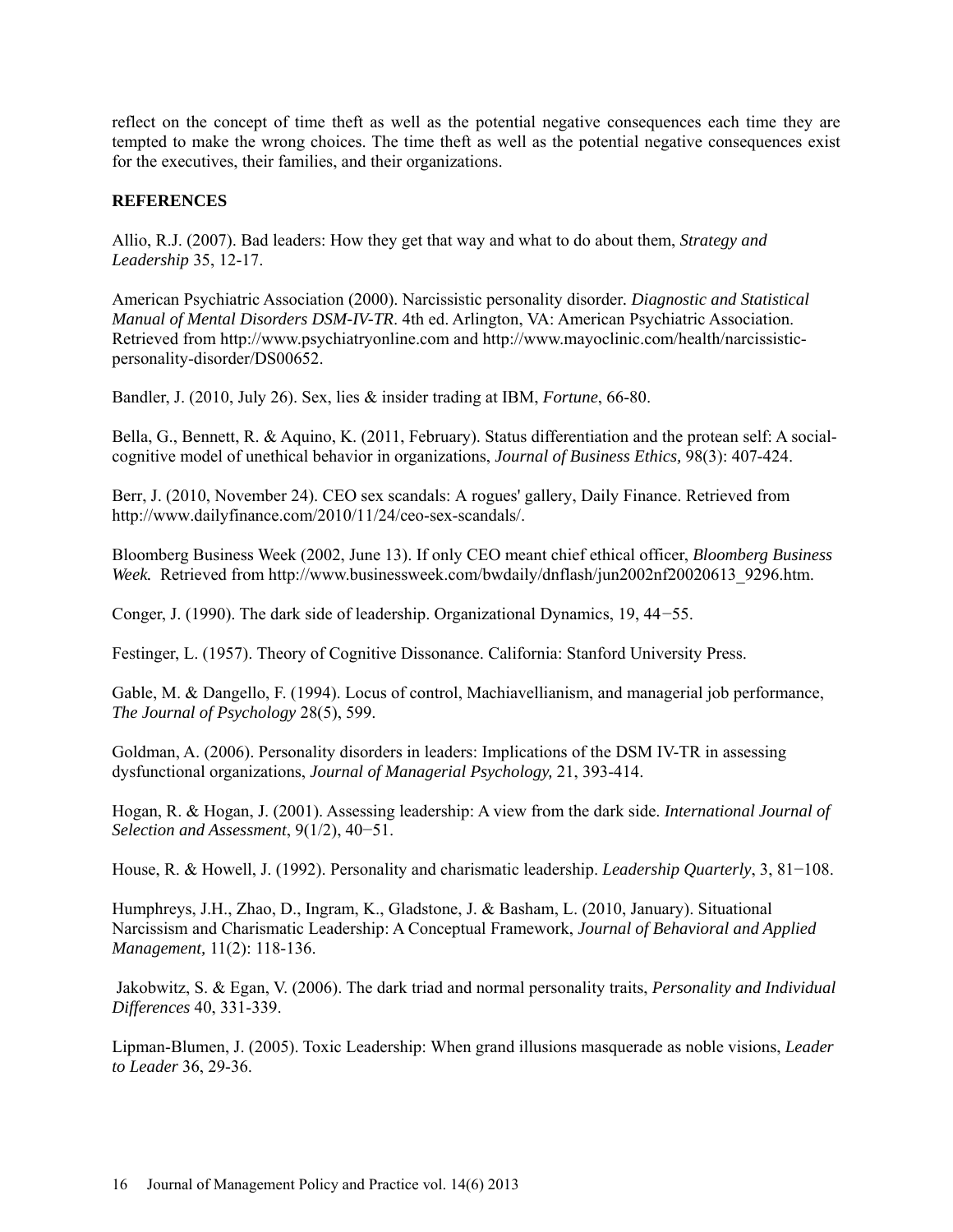Litzky, B.E., Eddleston, K.A., & Kidder, D.L (2006). The good, the bad, and the misguided: How managers inadvertently encourage deviant behaviors, *The Academy of Management Perspectives* 20(1), 91-103.

Maccoby, M. (2000). Narcissistic leaders: The incredible pros, the inevitable cons. *Harvard Business Review*, 78, 68−77.

McMurry, R.N. (2000). Power and the ambitious executive. *Harvard Business Review.* 140-145.

O'Connor, J., Mumford, M., Clifton, T., Gessner, T., & Connelly, M. (1995). Charismatic leaders and destructiveness: An historiometric study. *Leadership Quarterly*, 6, 529−555.

Padilla, A., Hogan, R., & Kaiser, R.B. (2007). The toxic triangle: Destructive leaders, susceptible followers, and conducive environments, *The Leadership Quarterly* 18, 176-194.

Paulhus, D.L. & Williams, K.M. (2002)/ The dark triad of personality: Narcissism, Machiavellianism, and psychopathy, *Journal of Research in Personality* 36, 556-563.

Pech, R.J. & Slade, B.W. (2007). Organisational sociopaths: Rarely challenged, often promoted. Why? *Society and Business Review* 2(3): 254-269.

Pryor, M.G., Taneja, S., Oyler, J., and Singleton, R.E. (2011). The use and abuse of power by organizational leaders, *International Academy of Business and Public Administration Disciplines Conference Proceedings.*

Pryor, M.G., White, J.C. & Toombs, L.A. (1998, 2007). *Strategic Quality Management: A Strategic, Systems Approach to Continuous Improvement.* United States: Cengage (Thomson Learning/South-Western Publishing).

Rosenthal, S. A. & Pittinskya, T. L. (2006). Narcissistic leadership. *Leadership Quarterly*, 17, 617−633.

Sankowsky, D. (1995). The charismatic leader as a narcissist: Understanding the abuse of power. *Organizational Dynamics*, 23, 57−71.

Sims, R.L. (2020). A study of deviance as a retaliatory response to organizational power, *Journal of Business Ethics,* 92, 553-563.

Whicker, M.L. (1996), *Toxic Leaders: When Organizations Go Bad*. Westport, Connecticut: Quorum.